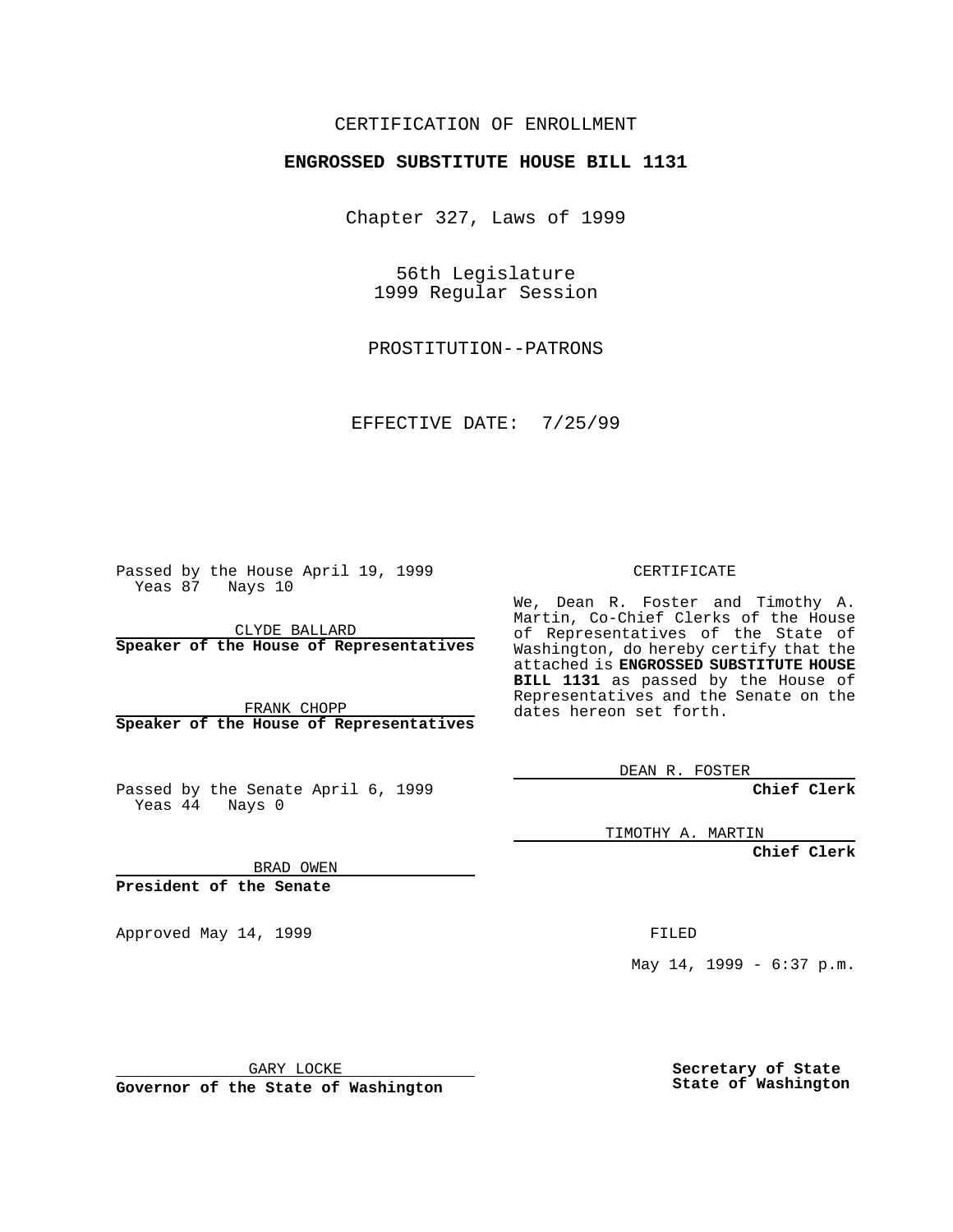## **ENGROSSED SUBSTITUTE HOUSE BILL 1131** \_\_\_\_\_\_\_\_\_\_\_\_\_\_\_\_\_\_\_\_\_\_\_\_\_\_\_\_\_\_\_\_\_\_\_\_\_\_\_\_\_\_\_\_\_\_\_

\_\_\_\_\_\_\_\_\_\_\_\_\_\_\_\_\_\_\_\_\_\_\_\_\_\_\_\_\_\_\_\_\_\_\_\_\_\_\_\_\_\_\_\_\_\_\_

### AS AMENDED BY THE SENATE

Passed Legislature - 1999 Regular Session

#### **State of Washington 56th Legislature 1999 Regular Session**

**By** House Committee on Judiciary (originally sponsored by Representatives Sheahan, Schindler, Crouse, Gombosky, O'Brien, Keiser, Hurst and D. Sommers)

Read first time 03/02/1999.

 AN ACT Relating to persons who patronize prostitutes; amending RCW 9.68A.100 and 46.55.120; adding new sections to chapter 9A.88 RCW; creating a new section; and prescribing penalties.

BE IT ENACTED BY THE LEGISLATURE OF THE STATE OF WASHINGTON:

 NEW SECTION. **Sec. 1.** The legislature finds that most law enforcement effort to prevent prostitution is directed at punishing prostitutes. The legislature also finds that many patrons of prostitutes use motor vehicles in order to obtain the services of prostitutes and that successful prevention of prostitution involves efforts to curtail the demand for services offered by prostitutes. It is the intent of the legislature to decrease the demand for prostitution services and thereby eliminate the economic foundation for the prostitution industry. It is also the intent of the legislature to eliminate traffic congestion and other concerns to neighborhoods and business areas caused by patrons cruising in motor vehicles in areas of high prostitution activity.

 NEW SECTION. **Sec. 2.** A new section is added to chapter 9A.88 RCW to read as follows: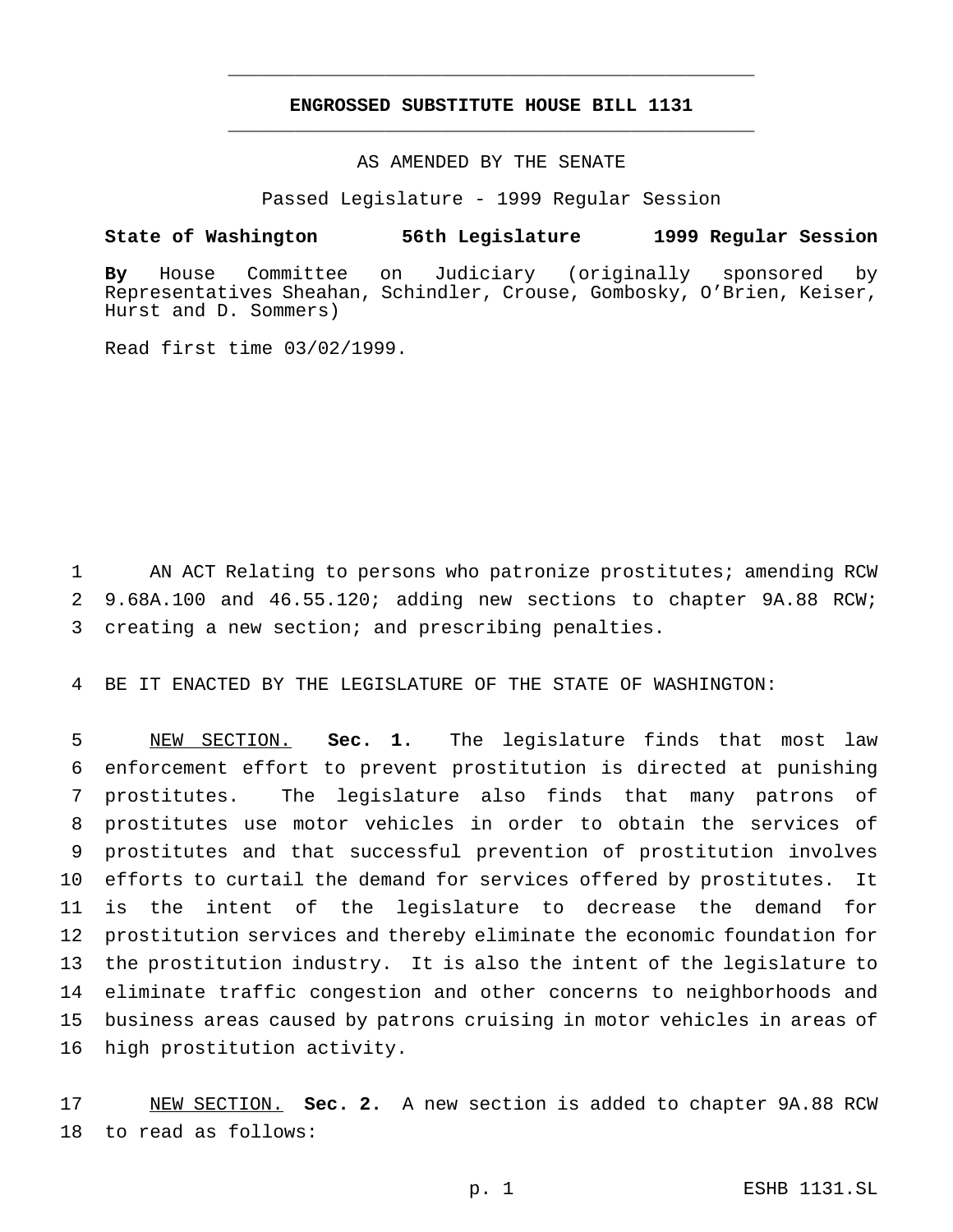(1) When sentencing or imposing conditions on a person convicted of, or receiving a deferred sentence or deferred prosecution for, violating RCW 9A.88.110 or 9.68A.100, the court must impose a requirement that the offender:

 (a) Not be subsequently arrested for patronizing a prostitute or patronizing a juvenile prostitute; and

 (b) Remain outside the geographical area, prescribed by the court, in which the person was arrested for violating RCW 9A.88.110 or 9.68A.100, unless such a requirement would interfere with the person's legitimate employment or residence or otherwise be infeasible.

 (2) This requirement is in addition to the penalties set forth in RCW 9A.88.110, 9A.88.120, and 9.68A.100.

 NEW SECTION. **Sec. 3.** A new section is added to chapter 9A.88 RCW to read as follows:

 (1) Upon an arrest for a suspected violation of patronizing a prostitute or patronizing a juvenile prostitute, the arresting law enforcement officer may impound the person's vehicle if (a) the motor vehicle was used in the commission of the crime; (b) the person arrested is the owner of the vehicle; and (c) the person arrested has previously been convicted of patronizing a prostitute, under RCW 9A.88.110, or patronizing a juvenile prostitute, under RCW 9.68A.100. (2) Impoundments performed under this section shall be in accordance with chapter 46.55 RCW.

 **Sec. 4.** RCW 9.68A.100 and 1989 c 32 s 8 are each amended to read as follows:

 A person is guilty of patronizing a juvenile prostitute if that person engages or agrees or offers to engage in sexual conduct with a minor in return for a fee, and is guilty of a class C felony punishable 29 under chapter 9A.20 RCW. In addition to any other penalty provided under chapter 9A.20 RCW, a person guilty of patronizing a juvenile prostitute is subject to the provisions under sections 2 and 3 of this act.

 **Sec. 5.** RCW 46.55.120 and 1998 c 203 s 5 are each amended to read as follows:

 (1) Vehicles or other items of personal property registered or titled with the department that are impounded by registered tow truck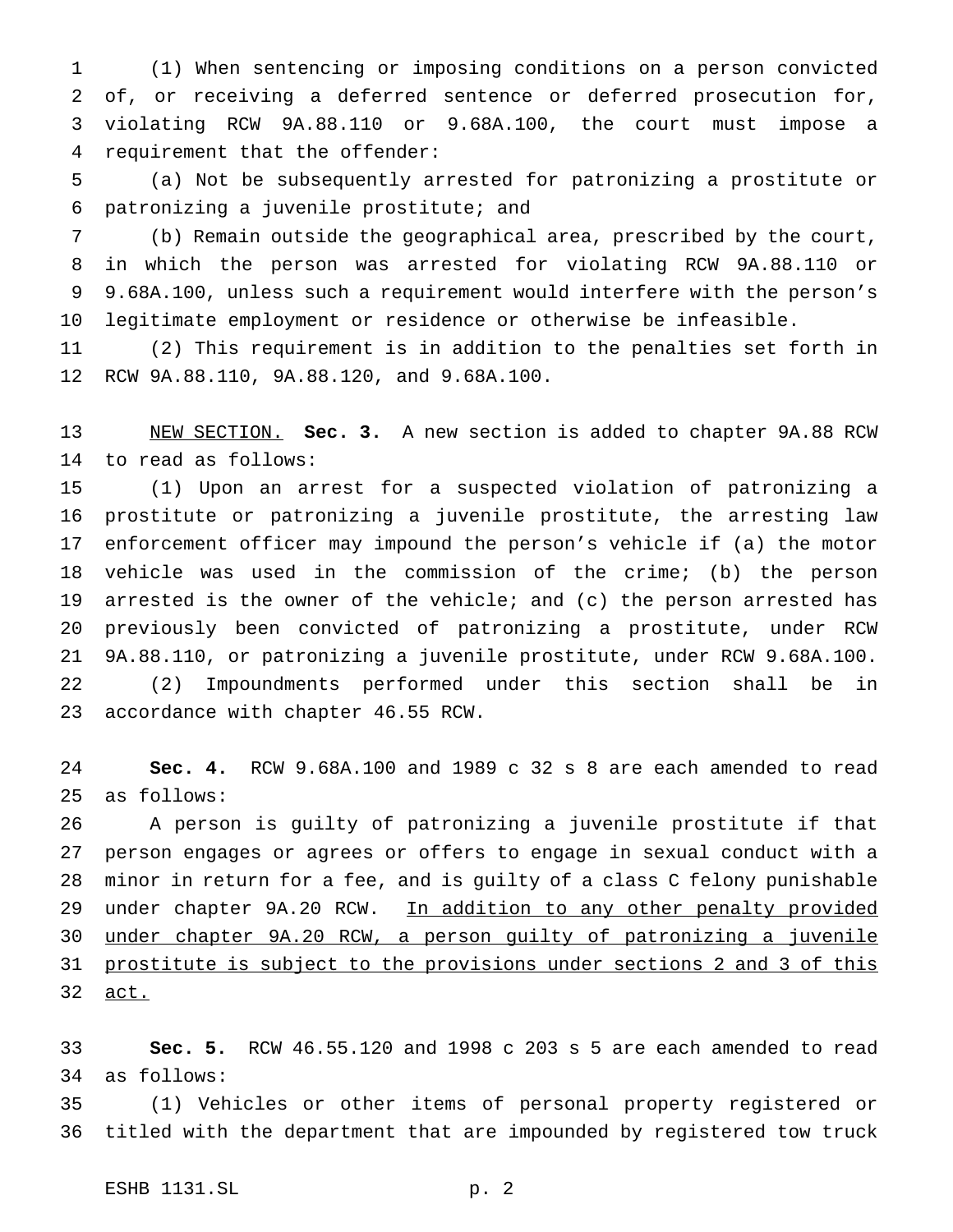1 operators pursuant to RCW 46.55.080, 46.55.085, ((or)) 46.55.113, or section 3 of this act may be redeemed only under the following circumstances:

 (a) Only the legal owner, the registered owner, a person authorized in writing by the registered owner or the vehicle's insurer, a person who is determined and verified by the operator to have the permission of the registered owner of the vehicle or other item of personal property registered or titled with the department, or one who has purchased a vehicle or item of personal property registered or titled with the department from the registered owner who produces proof of ownership or written authorization and signs a receipt therefor, may redeem an impounded vehicle or items of personal property registered or titled with the department. In addition, a vehicle impounded because the operator is in violation of RCW 46.20.342(1)(c) shall not be released until a person eligible to redeem it under this subsection  $(1)(a)$  satisfies the requirements of  $(b)$  of this subsection, including paying all towing, removal, and storage fees, notwithstanding the fact that the hold was ordered by a government agency. If the department's records show that the operator has been convicted of a violation of RCW 46.20.342 or a similar local ordinance within the past five years, the vehicle may be held for up to thirty days at the written direction of the agency ordering the vehicle impounded. A vehicle impounded because the operator is arrested for a violation of RCW 46.20.342 may be released only pursuant to a written order from the agency that ordered the vehicle impounded. An agency may issue a written order to release pursuant to a provision of an applicable state agency rule or local ordinance authorizing release on the basis of economic or personal hardship to the spouse of the operator, taking into consideration public safety factors, including the operator's criminal history and driving record.

 If a vehicle is impounded because the operator is in violation of RCW 46.20.342(1) (a) or (b), the vehicle may be held for up to thirty days at the written direction of the agency ordering the vehicle impounded. However, if the department's records show that the operator has been convicted of a violation of RCW 46.20.342(1) (a) or (b) or a similar local ordinance within the past five years, the vehicle may be held at the written direction of the agency ordering the vehicle impounded for up to sixty days, and for up to ninety days if the operator has two or more such prior offenses. If a vehicle is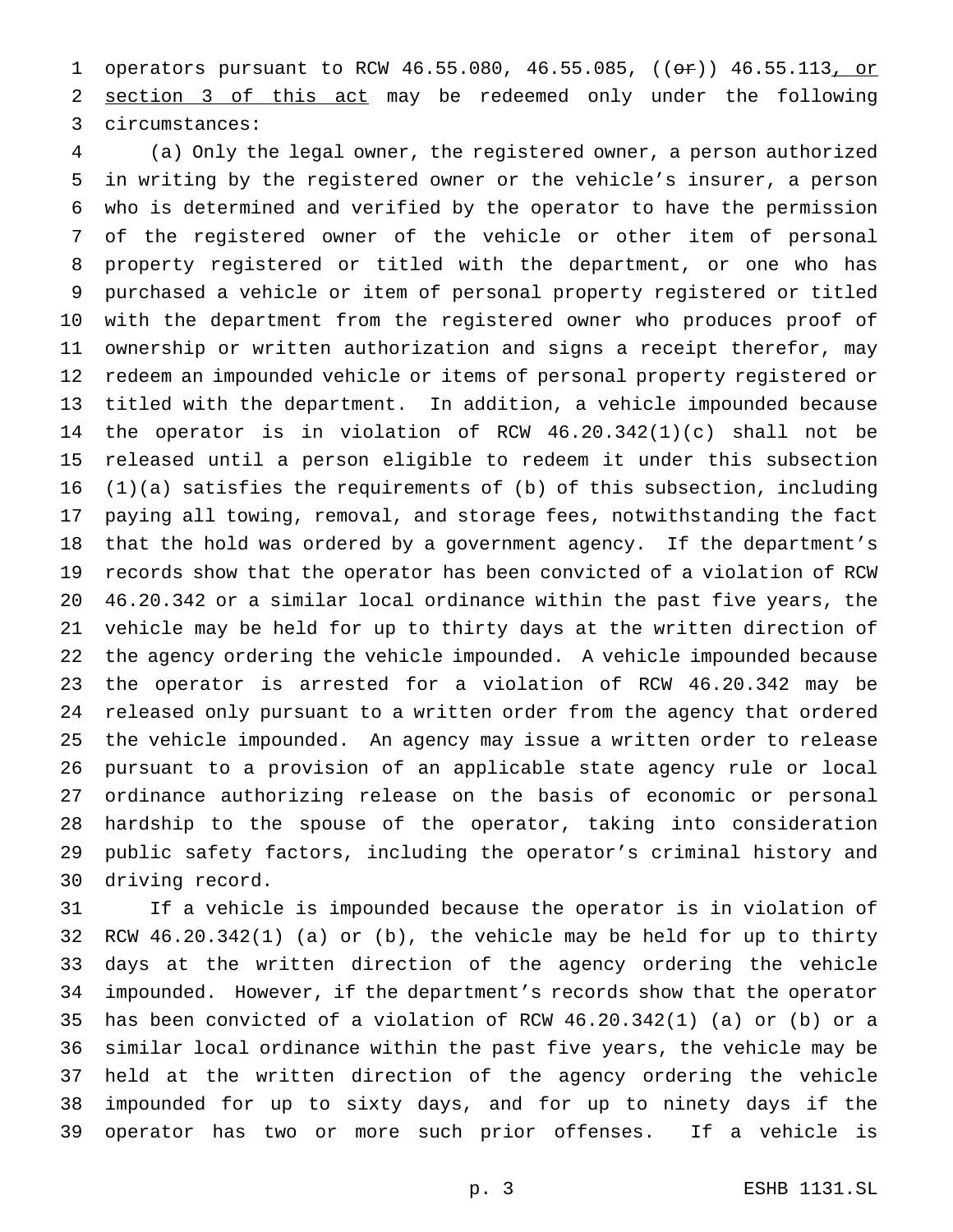impounded because the operator is arrested for a violation of RCW 46.20.342, the vehicle may not be released until a person eligible to redeem it under this subsection (1)(a) satisfies the requirements of (b) of this subsection, including paying all towing, removal, and storage fees, notwithstanding the fact that the hold was ordered by a government agency.

 (b) The vehicle or other item of personal property registered or titled with the department shall be released upon the presentation to any person having custody of the vehicle of commercially reasonable tender sufficient to cover the costs of towing, storage, or other services rendered during the course of towing, removing, impounding, or storing any such vehicle. In addition, if a vehicle is impounded because the operator was arrested for a violation of RCW 46.20.342 or 46.20.420 and was being operated by the registered owner when it was impounded, it must not be released to any person until the registered owner establishes with the agency that ordered the vehicle impounded that any penalties, fines, or forfeitures owed by him or her have been satisfied. Commercially reasonable tender shall include, without limitation, cash, major bank credit cards, or personal checks drawn on in-state banks if accompanied by two pieces of valid identification, one of which may be required by the operator to have a photograph. If the towing firm can determine through the customer's bank or a check verification service that the presented check would not be paid by the bank or guaranteed by the service, the towing firm may refuse to accept the check. Any person who stops payment on a personal check or credit card, or does not make restitution within ten days from the date a check becomes insufficient due to lack of funds, to a towing firm that has provided a service pursuant to this section or in any other manner defrauds the towing firm in connection with services rendered pursuant to this section shall be liable for damages in the amount of twice the towing and storage fees, plus costs and reasonable attorney's fees.

 (2)(a) The registered tow truck operator shall give to each person who seeks to redeem an impounded vehicle, or item of personal property registered or titled with the department, written notice of the right of redemption and opportunity for a hearing, which notice shall be accompanied by a form to be used for requesting a hearing, the name of the person or agency authorizing the impound, and a copy of the towing and storage invoice. The registered tow truck operator shall maintain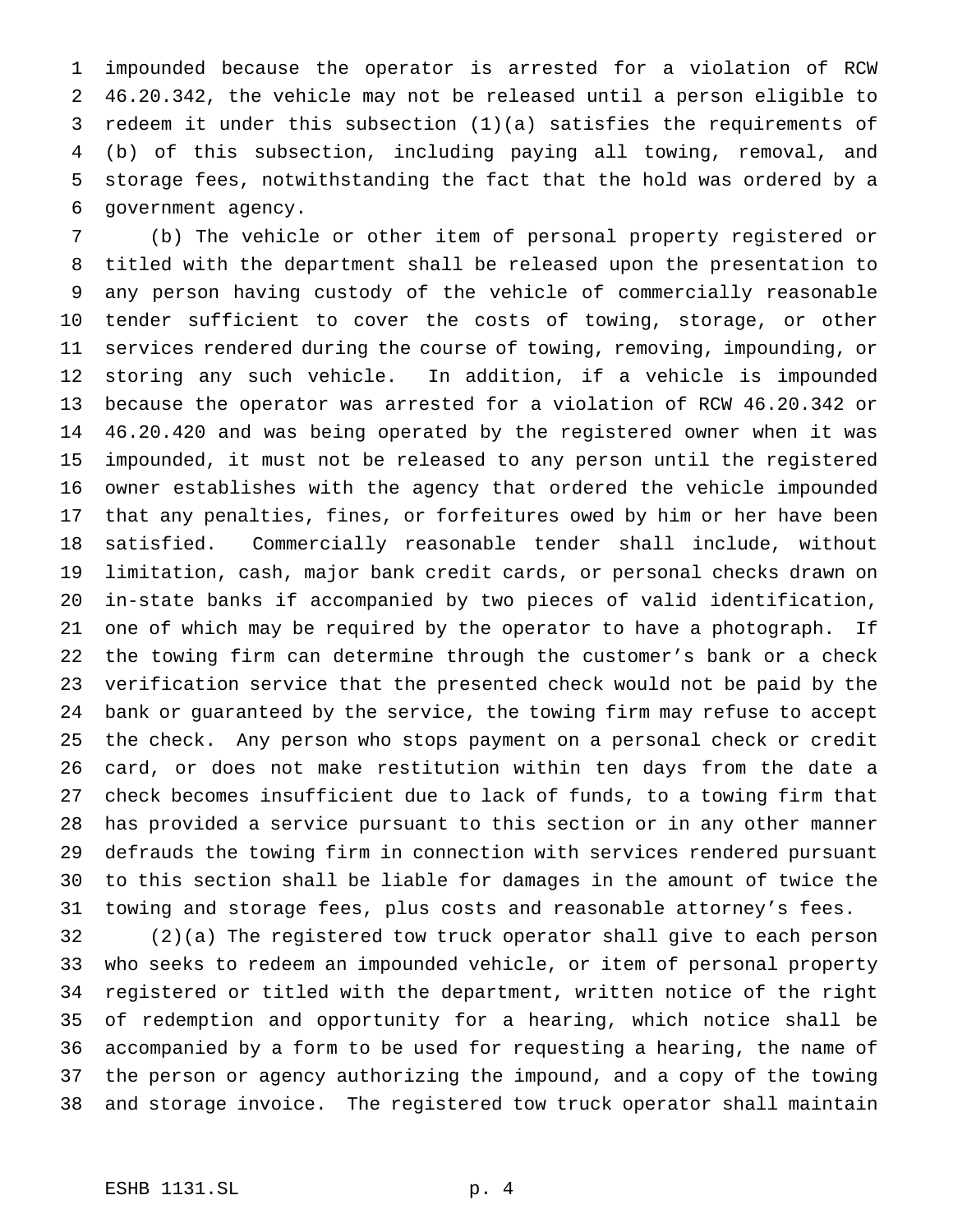a record evidenced by the redeeming person's signature that such notification was provided.

 (b) Any person seeking to redeem an impounded vehicle under this section has a right to a hearing in the district or municipal court for the jurisdiction in which the vehicle was impounded to contest the validity of the impoundment or the amount of towing and storage charges. The district court has jurisdiction to determine the issues involving all impoundments including those authorized by the state or its agents. The municipal court has jurisdiction to determine the issues involving impoundments authorized by agents of the municipality. Any request for a hearing shall be made in writing on the form provided for that purpose and must be received by the appropriate court within ten days of the date the opportunity was provided for in subsection (2)(a) of this section. At the time of the filing of the hearing request, the petitioner shall pay to the court clerk a filing fee in the same amount required for the filing of a suit in district court. If the hearing request is not received by the court within the ten-day period, the right to a hearing is waived and the registered owner is liable for any towing, storage, or other impoundment charges permitted under this chapter. Upon receipt of a timely hearing request, the court shall proceed to hear and determine the validity of the impoundment.

 (3)(a) The court, within five days after the request for a hearing, shall notify the registered tow truck operator, the person requesting the hearing if not the owner, the registered and legal owners of the vehicle or other item of personal property registered or titled with the department, and the person or agency authorizing the impound in writing of the hearing date and time.

 (b) At the hearing, the person or persons requesting the hearing may produce any relevant evidence to show that the impoundment, towing, or storage fees charged were not proper. The court may consider a written report made under oath by the officer who authorized the impoundment in lieu of the officer's personal appearance at the hearing.

 (c) At the conclusion of the hearing, the court shall determine whether the impoundment was proper, whether the towing or storage fees charged were in compliance with the posted rates, and who is responsible for payment of the fees. The court may not adjust fees or charges that are in compliance with the posted or contracted rates.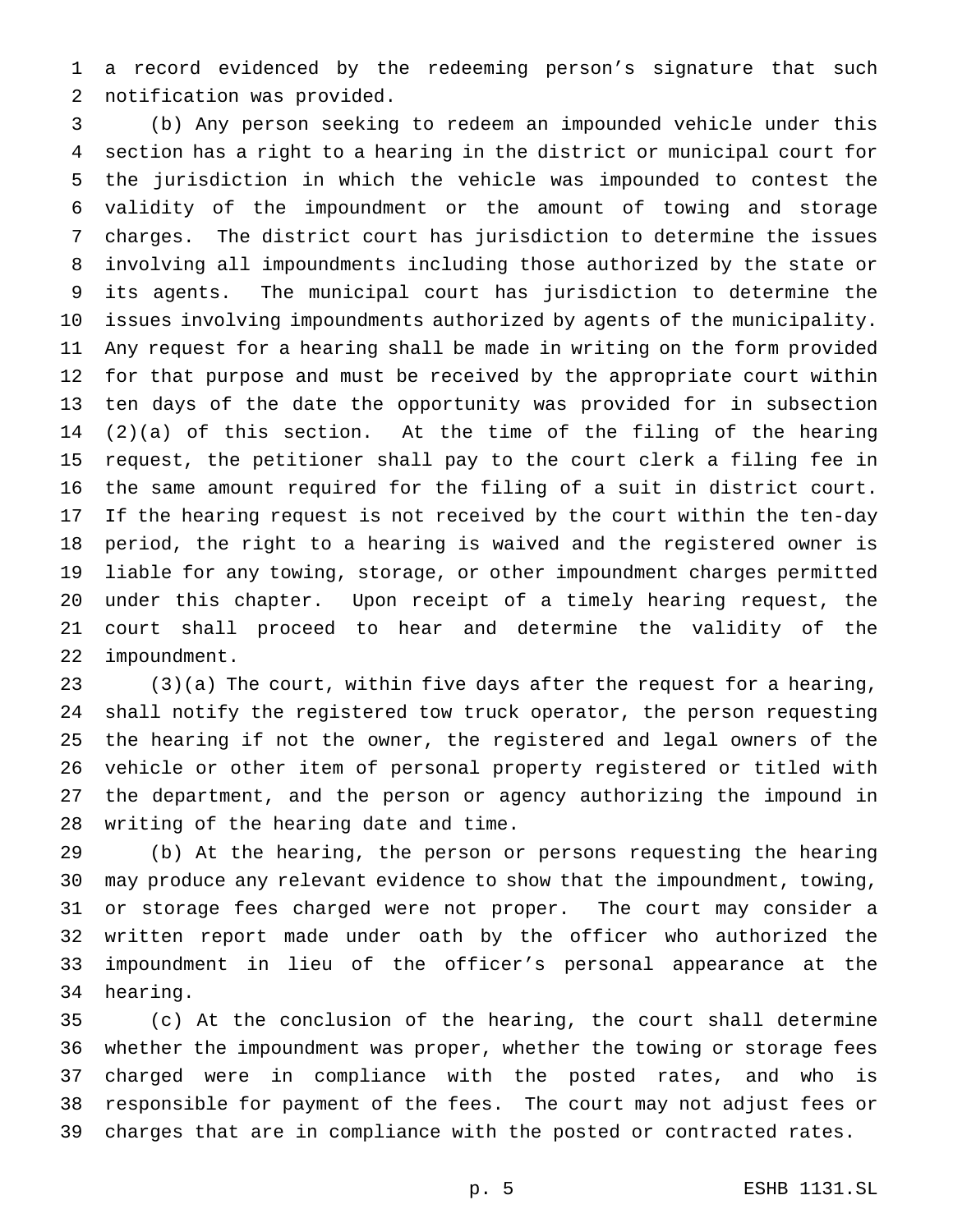(d) If the impoundment is found proper, the impoundment, towing, and storage fees as permitted under this chapter together with court costs shall be assessed against the person or persons requesting the hearing, unless the operator did not have a signed and valid impoundment authorization from a private property owner or an authorized agent.

 (e) If the impoundment is determined to be in violation of this chapter, then the registered and legal owners of the vehicle or other item of personal property registered or titled with the department shall bear no impoundment, towing, or storage fees, and any security shall be returned or discharged as appropriate, and the person or agency who authorized the impoundment shall be liable for any towing, storage, or other impoundment fees permitted under this chapter. The court shall enter judgment in favor of the registered tow truck operator against the person or agency authorizing the impound for the impoundment, towing, and storage fees paid. In addition, the court shall enter judgment in favor of the registered and legal owners of the vehicle, or other item of personal property registered or titled with the department, for the amount of the filing fee required by law for the impound hearing petition as well as reasonable damages for loss of the use of the vehicle during the time the same was impounded, for not less than fifty dollars per day, against the person or agency authorizing the impound. However, if an impoundment arising from an alleged violation of RCW 46.20.342 or 46.20.420 is determined to be in violation of this chapter, then the law enforcement officer directing the impoundment and the government employing the officer are not liable for damages if the officer relied in good faith and without gross negligence on the records of the department in ascertaining that the operator of the vehicle had a suspended or revoked driver's license. If any judgment entered is not paid within fifteen days of notice in writing of its entry, the court shall award reasonable attorneys' fees and costs against the defendant in any action to enforce the judgment. Notice of entry of judgment may be made by registered or certified mail, and proof of mailing may be made by affidavit of the party mailing the notice. Notice of the entry of the judgment shall read essentially as follows:

37 TO: . . . . . .

 YOU ARE HEREBY NOTIFIED JUDGMENT was entered against you in the ...... Court located at . . . . . . in the sum of